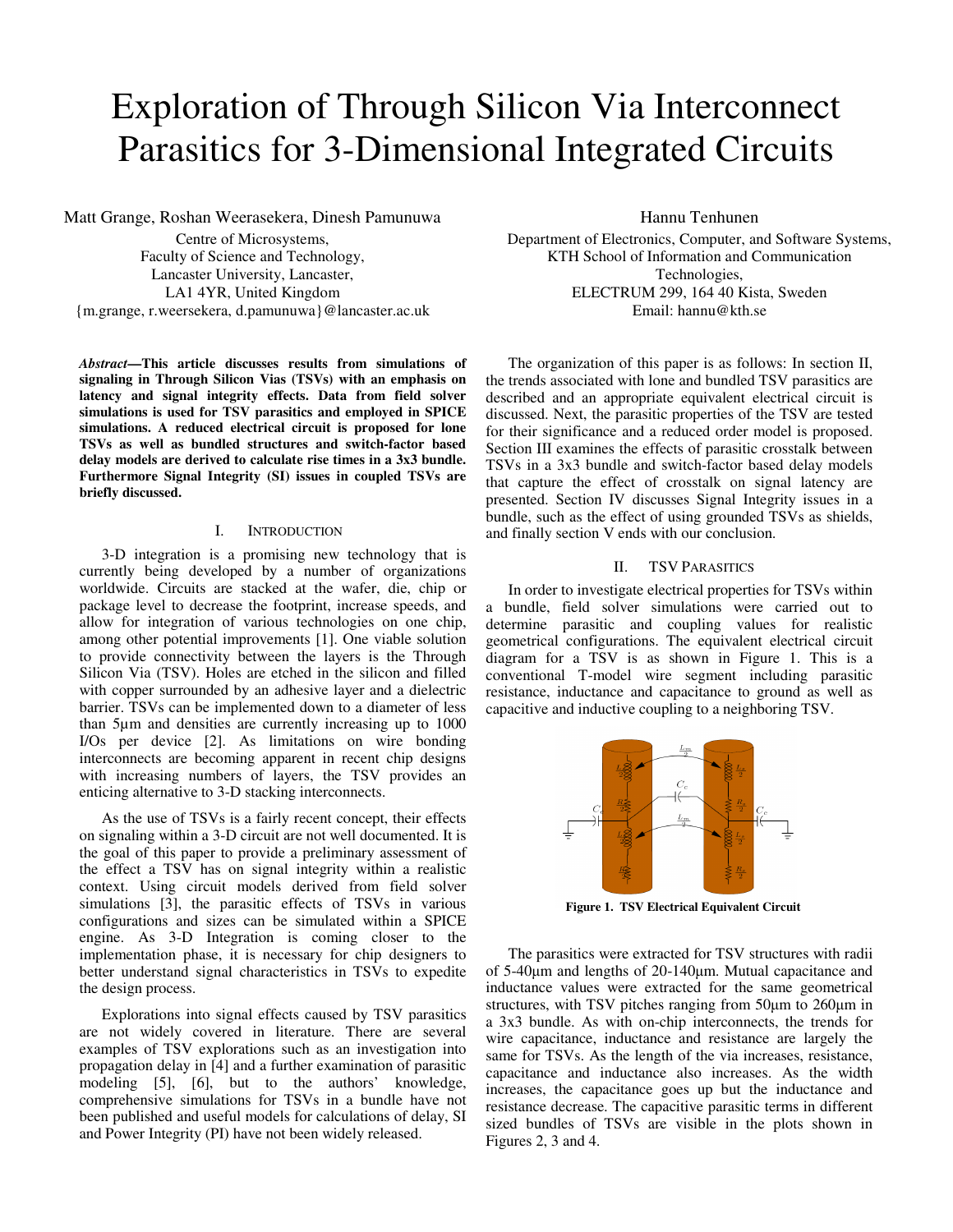

In all simulations displayed in this paper employing the circuit diagram in Figure 1, the TSV model was driven by an inverter size of 10 and loaded by a minimum sized inverter in 0.35µm technology. The driver was found to be the optimum size, given the TSV parasitics, by a series of sweeps and the minimum-sized inverter represents the pin load for each vertical interconnect. A 50ps rise time was employed throughout all of the simulations.

## *A. Significance of RLC Parasitics*

Simulations were performed for the entire range of resistance, inductance and capacitance values as determined



by the field solver. The resistance was swept from 0-500m $\Omega$ , and the output waveforms were plotted to observe variations in delay. As can be seen in Figure 5, the TSV resistance within the considered range of is so small that it has no observable effect on the output waveform. The inductance was then swept from 0-500pH, the extracted range, for rise times down to 1ps, revealing no significant contribution as seen in Figure 6. Finally, the capacitance was swept from 0-500fF showing a significant effect on latency of the output waveform, as seen in Figure 7. These results appear to show that the electrical model for a cylindrical TSV can be reduced to a purely capacitive model. The resistive and inductive parasitics are small enough to be neglected in any delay simulations, which reduces the complexity of the electrical model significantly.

## *B. Distributed vs lumped model*

In addition to parametric sweeps, simulations were conducted to determine if distributed models were necessary to attain accurate results. The model was segmented into 2, 5, and 10 sections and output waveforms examined to show no significant effect on the signal from increasing the number of segments within the parasitic range determined by the field solver. The relatively low resistive and inductive terms reduce the necessity for a distributed model for simulation of signals within the considered range.

## III. CROSSTALK IN A 3X3 TSV BUNDLE

This section investigates the effects of crosstalk between TSVs organized in a 3x3 bundle. By employing electrical models derived from the field solver simulations, various switching patterns are simulated to analyze crosstalk effects between these structures. The coupling capacitance between two TSVs is a function of radius, length and inter-via spacing, as well as dielectric barrier thickness and permittivity, and increases monotonically with increasing radius and decreasing spacing. As capacitive and inductive coupling can have detrimental effects on bandwidth and signal integrity, the crosstalk between adjacent structures must be examined to determine the most efficient use of area and TSV sizing to maximize signal throughput and reliability.

As in the on-chip case, the capacitive coupling terms to nearest neighbors dominate over the coupling terms to nonadjacent lines, which are mostly insignificant. Within the set of nearest neighbors the lateral terms are more significant than the diagonal terms. This is observable in Figure 8 and is due to the fact that the diagonal neighbors are partly shielded by the lateral conductors and the non-adjacent lines are almost completely shielded by the ring of adjacent lines.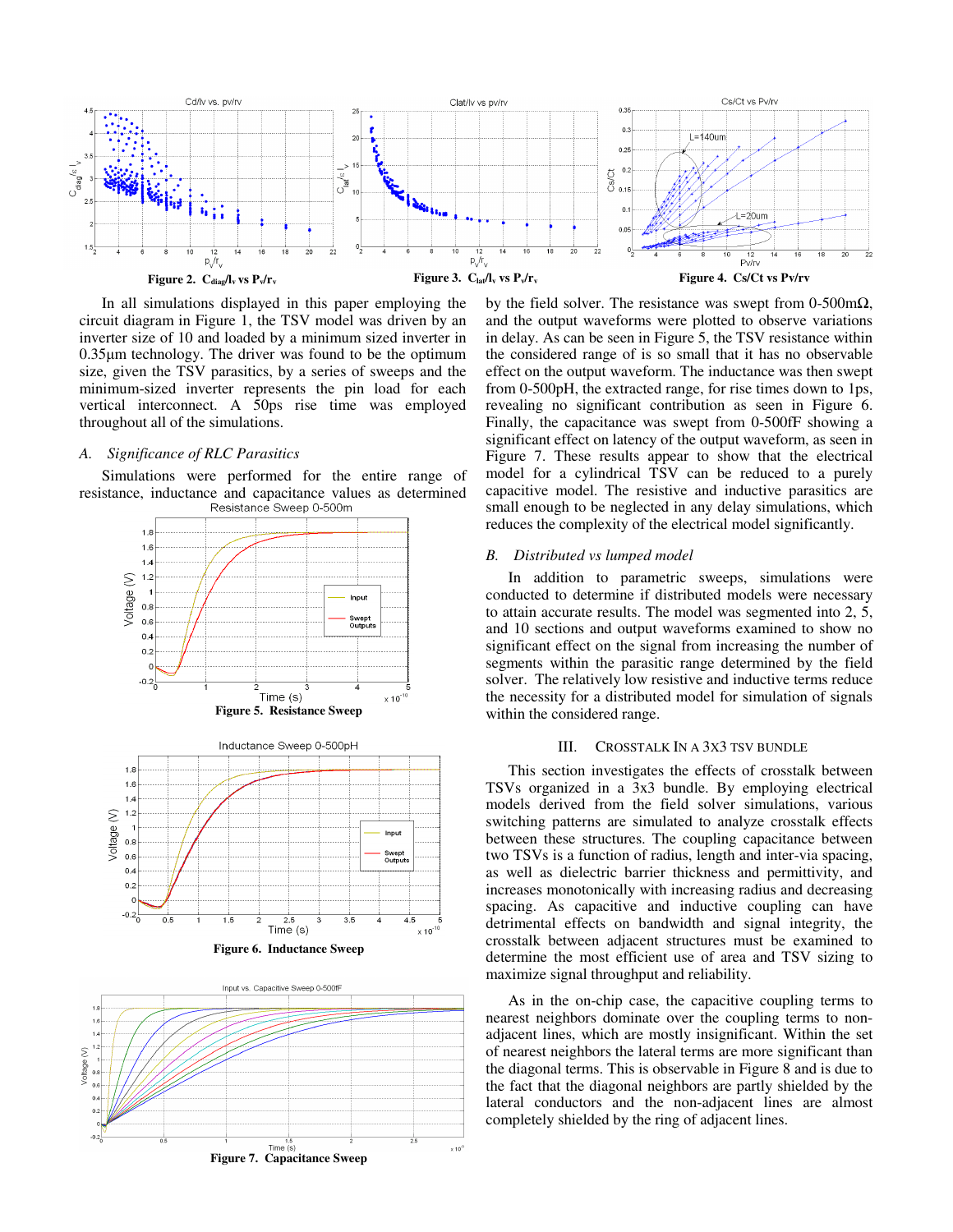

In the case of inductance, the coupling is significant within the entire bundle because magnetic field lines tend to permeate the length and breadth of the global structure, again analogous to the on-chip case. This relationship can be observed in Figure 9.

The first simulations performed determine the individual contributions of mutual inductance and capacitance terms when 8 aggressors switch simultaneously on a silent victim net. For up to twice the maximum mutual inductance extracted by the field solver for the considered range, the coupling turns out to be insignificant for rise times down to 1ps. This is born out in Figure 10, which shows minor oscillations near the aggressor transition points. The capacitive coupling on the other hand is significant with a coupled noise amplitude of up to 15% of Vdd. Figure 11 shows a subset of waveforms within the considered geometrical range, illustrating this.

The effect of inductive coupling on the victim net does not appear to be large enough to justify the modeling of parasitic mutual inductance in a 3x3 bundle for signals. It is however possible that the simultaneous switching of many different aggressors, including non-adjacent ones in a larger bundle, can produce a more significant effect. This is due to the inductive coupling having measureable effects over a long range. Capacitive coupling however needs to be considered at the outset. Simulations were performed for a variety of TSV geometries and pitches to provide a clearer picture of the capacitive crosstalk within a 3x3 TSV bundle. Simulations were performed to highlight the effect of crosstalk on delay in a bundle when the 8 surrounding TSVs remain quiet, switch in the same direction and in the opposite direction.

The simulation result demonstrates significant crosstalk on delay effects in spite of the relatively low interconnect density. For example, within a TSV bundle with a pitch of 100µm and lengths and radii of 20µm and 40µm respectively, the 50% delay of the victim, 393ps, is greater than that for an isolated TSV, 157ps. For the selected geometrical configuration, the delay variation between best-case and worst-case switching patterns was 36ps to 135ps, a 4-fold difference over the minimum delay. As the interlayer connectivity in a 3-D IC has to be achieved by a high dimensional TSV bundle accounting for coupling effects will become paramount in designing high performance, reliable systems.

# *A. Predicting delay in a TSV bundle*

Given that the investigations reveal a lumped capacitive equivalent circuit as being sufficiently accurate, the switching pattern dependant delay within a bundle can be accurately captured by a first-order Elmore delay model. For the entire range of geometrical configurations considered, the delay can be accurately estimated by (1) where the empirically determined switch factors for the various switching patters are defined in Table 1. Here  $C_s$  is the self capacitance,  $C_1$  the lateral coupling capacitance,  $C_d$  the diagonal coupling capacitance and  $R_D$  the driver resistance.

$$
t_d = 0.69R_D(C_s + K_1C_l + K_2C_d)
$$
 (1)

| <b>Switching Pattern</b>                            |         |                 | $\mathbf{K}_1$ | $\mathbf{K}_{2}$ |
|-----------------------------------------------------|---------|-----------------|----------------|------------------|
| <b>Victim</b>                                       | Lateral | <b>Diagonal</b> |                |                  |
|                                                     |         |                 |                |                  |
|                                                     |         |                 | 3.4            | 5.2              |
|                                                     |         |                 | 9.0            | 10.6             |
| <b>Table 1. Switch Factors for Delay Estimation</b> |         |                 |                |                  |

The minimum accuracy of this equation over the entire range was greater that 92%, principally due to the negligible parasitic resistance inherent in the TSV. These switch-factorbased delay equations facilitate the integration of TSV interconnects into established on-chip static timing methodology.

# IV. SIGNAL INTEGRITY SIMULATIONS

In order to fully capture the effect of crosstalk on delay and coupled noise amplitude under real-world conditions, simulations were carried out with pseudo-random bit streams (PRBS) at the victim and aggressor inputs in a 3x3 bundle to generate the eye diagrams at the output. All drivers were size 10 inverters while every TSV was loaded with a minimumsized inverter. The example geometry chosen was a bundle with radii, length and pitch of 15µm, 20µm, 50µm respectively.

The eye diagram in Figure 12 shows the response of the victim line when the PRBS speed is 10 GBPS with signal rise and fall times of 10ps. It is clear that the eye is very narrow and the variation in delay has widened to



**Figure 11. Capacitive Contribution**